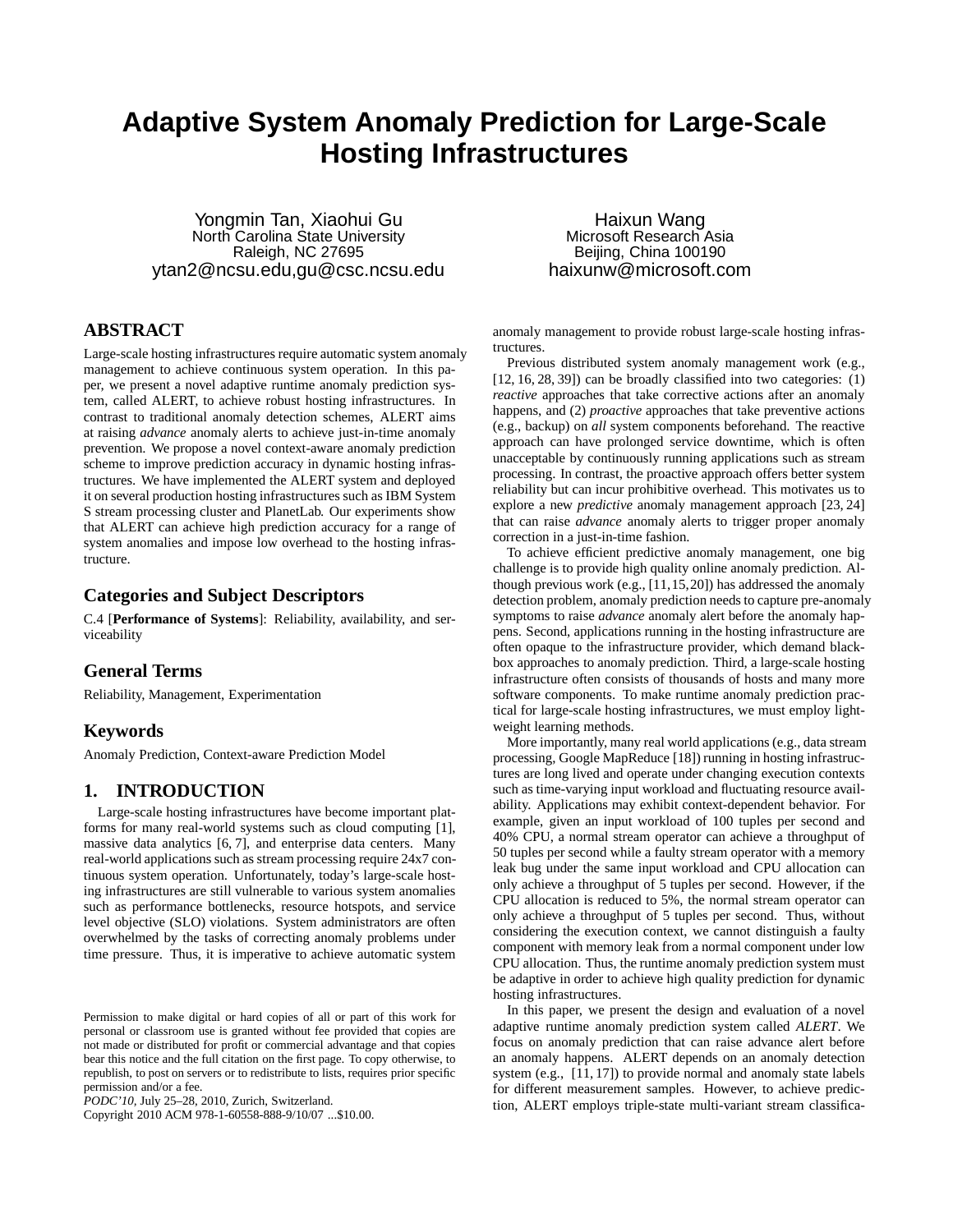

**Figure 1: Predictive anomaly management for distributed hosting infrastructures.**

tion scheme [23] to capture a special alert state in addition to the normal and anomaly state. The alert state corresponds to a set of measurements *preceding* the anomaly state, which allows the prediction model to capture pre-anomaly symptoms. Thus, the prediction model can raise advance alert when the monitored component enters the alert state rather than wait until the component is already in the anomaly state. We can adjust the scope of the alert state to tune the sensitivity of the prediction model (i.e., tradeoff between the accurate predictions and false alarms).

To adapt to dynamic execution environments, one simple approach is to continuously update the prediction model with new training data. However, this simple incremental approach has two fundamental problems. First, the anomaly prediction system may incur large overhead to the monitored infrastructure due to frequent model re-training. Second, the accuracy of such prediction model may be low when the execution context fluctuates a lot (e.g., alternating between high and low input workloads or high and low resource availability). Third, the execution contexts are unknown a priori and exhibit evolving behavior. To address the challenge, ALERT employs self-evolving, context-aware prediction models. Under a specific execution context, the prediction model gives consistent state labels for the same measurement. Our scheme first employs a clustering scheme to automatically discover different execution contexts. We then train a set of prediction models, each of which captures anomaly behavior under a specific execution context. During runtime, ALERT dynamically switches between different prediction models based on context evolving patterns to achieve high quality anomaly prediction for dynamic systems. Our approach differs from previous model ensemble approaches (e.g., [45]) in several aspects. First, unlike previous ensemble approach, wherein each classifier is learned from a fixed window of data that might span multiple execution contexts, in our approach, we cluster data that belongs to one context and learn a model from the conflictfree data. Second, we establish explicit mapping from prediction models to different execution contexts, which can improve prediction accuracy as well as avoid repetitive learning.

We have implemented a prototype of the ALERT system. To make the ALERT system practical for large-scale hosting infrastructures, we employ fully decentralized monitoring, learning, and prediction architectures, which is illustrated by Figure 1. We have tested the ALERT system on IBM System S stream processing cluster [21,22] and PlanetLab wide-area network system testbed [5]. Our experimental results using real system performance anomalies and host failures show that: 1) a range of system anomalies indeed exhibit predictability; 2) ALERT achieves much higher prediction accuracy than exiting alternative algorithms (e.g. 50% higher true positive rate and 80% lower false alarm rate); and 3) ALERT imposes low overhead for large-scale hosting infrastructures with realtime prediction performance (e.g., a few milliseconds training time and a few microseconds prediction time).

The rest of the paper is organized as follows. Section 2 presents

the design details of our approach. Section 3 presents the prototype implementation and experimental results. Section 4 compares our work with related work. Finally, the paper concludes in Section 5.

## **2. SYSTEM DESIGN**

In this section, we present the design details of the ALERT system. We first present the basic anomaly prediction model. Then, we describe the context discovery scheme. Third, we describe our adaptive anomaly prediction algorithm.

## **2.1 Baseline Anomaly Prediction Model**

To perform runtime system anomaly prediction, we deploy monitoring sensors on all hosts in the hosting infrastructure, which continuously monitor a set of metrics  $\{x_1, ..., x_k\}$ , such as CPU consumption, memory usage, input/output data rate, buffer queue length, for each running host and application component. For example, we collect about 20 metrics on each host in IBM System S [23, 24] and about 66 metrics on each host in PlanetLab [4]. The monitoring sensor periodically samples each metric value at a certain rate (e.g., one sample every 10 seconds) to form a *measurement stream.* To achieve online anomaly prediction, we employ a triple-state stream classifier that can continuously classify each measurement sample into normal, alert, or anomaly state. The prediction model will raise alert when the component enters the alert state that precedes the anomaly state.

To train the prediction model, we first employ an anomaly detection module to label all measurements with either normal or anomaly states. A simple anomaly detection module can use anomaly predicates [20] based on the user's service level objective (SLO) requirements. For example, we can use an anomaly predicate "*processing time* > *50ms*" to check whether a system is in an anomaly state in terms of performance. Previous work also provided more advanced anomaly detection schemes that can accurately distinguish anomaly from application change [15] and infer anomaly labels using similarity clustering [17]. Note that the focus of our work is on anomaly prediction rather than anomaly detection. For prediction, we introduce a special *alert*state to capture pre-anomaly symptoms. In the feature space, the alert state corresponds to a region "preceding" the anomaly points, illustrated by Figure 2.

Different from the normal and abnormal measurements that are labeled by the anomaly detector, whether a set of measurements are labeled as alert is controlled by an *alert interval* (I), which denotes a time interval (e.g., 30 seconds) before the anomaly incident. Suppose the anomaly incident happens at time  $t$ , all the measurement points sampled between  $t - I$  and t will be labeled as alert. For example, we use a larger alert interval  $(I = 3)$  in Figure 2(a) than that  $(I = 1)$  in Figure 2(b). Thus, the alert regions in Figure 2(a) include more measurement points than those in Figure 2(b). As a result, the prediction models in Figure 2(a) will classify more measurement samples as alert state than those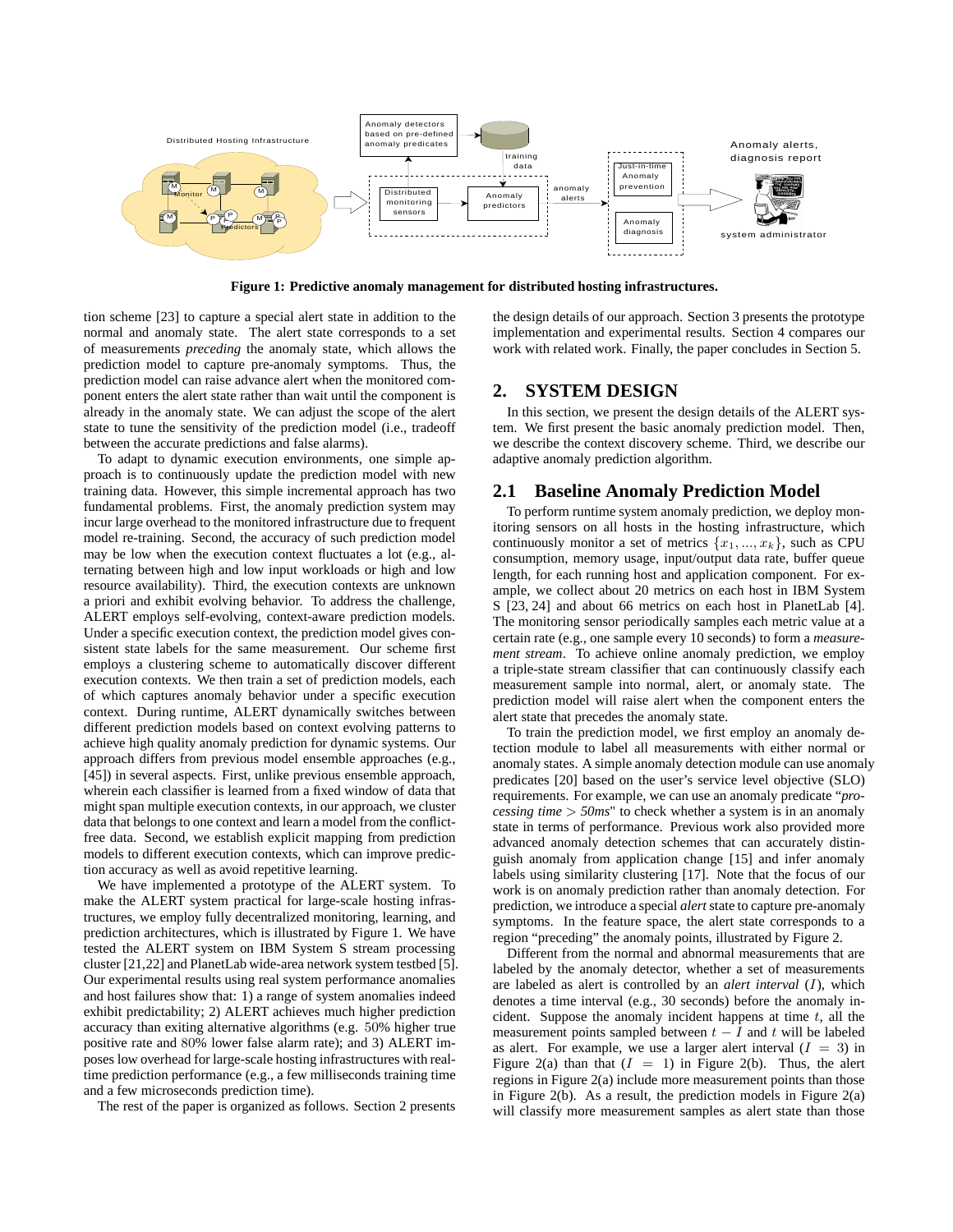

**Figure 2: Tunable anomaly predictor with different alert intervals.**



**Figure 3: Anomaly prediction using triple-state decision tree classifier.**

in Figure 2(b). Intuitively, the larger the alert interval, the more measurement points will be classified as alert, the more likely the predictor is to raise anomaly alerts. Thus, we can use the alert interval  $I$  as a tuning knob to control the predictor's true positive rate  $A_T$  and false-alarm rate  $A_F$ . The anomaly predictor is said to raise a correct alert if the predicted anomaly indeed happens shortly after the anomaly alert is issued. Let  $N_{\text{tp}}$ ,  $N_{\text{fn}}$ ,  $N_{\text{fp}}$ , and  $N_{\text{tn}}$  denote the true positive number, false negative number, false positive number, and true negative number, respectively. The true positive rate  $A_T$  and false alarm rate  $A_F$  of the anomaly predictor are defined in a standard way as

$$
A_T = \frac{N_{\rm tp}}{N_{\rm tp} + N_{\rm fn}}, A_F = \frac{N_{\rm fp}}{N_{\rm fp} + N_{\rm tn}} \tag{1}
$$

At one extreme, if we set  $I = 0$ , ALERT becomes conventional reactive approach where the alert state is always empty and no alarm will be generated before anomaly happens (i.e.,  $A_T = 0$ ,  $A_F = 0$ ). At the other extreme, if we set  $I = \infty$ , ALERT becomes traditional proactive approach that performs preventive actions on all components unconditionally (i.e.,  $A_T = 1$ ,  $A_F = 1$ ). The optimal solution often lies in-between the two extremes in practice, which motivates us to develop tunable prediction models. As we will show later in our experimental results, the alert interval can indeed be used to tune the tradeoff between true positive rate and false alarm rate.

We chose decision trees [27] to classify component states in this paper since the decision tree classifier can produce rules with direct, intuitive interpretation by non-experts. Thus, the predictor can not only raise anomaly alert but also provide cues for possible anomaly causes<sup>1</sup>. Figure 3 illustrates a simple case of classification using two metrics. For state classification, the decision tree essentially applies a sequence of threshold tests on the metrics. The predicate

that corresponds to the alert region is " $x_1 < m$  and  $x_2 < p$ ", and can be determined by following the path in the tree which leads to the leaf labeled *alert*. The decision tree classifier is trained using labeled measurement data from all three states. In order to effectively and automatically discover the appropriate features from the monitored metrics for prediction, the classifier has to incorporate multiple features in the training phase. An additional benefit of decision trees is that they can inherently select those metrics appropriate for state classification by seeking the shortest possible tree that explains the data. In our case, the feature selection occurs whenever we induce a new decision tree classifier under a specific execution context. We train every new classifier by incorporating all monitoring metrics, and rely on the decision tree classifier training algorithm to perform feature selection.

## **2.2 Context-Aware Anomaly Prediction Model**

We now present the context-aware anomaly prediction model training algorithm, illustrated by Figure 4. We first employ a clustering algorithm to discover different execution contexts in dynamic systems. We then train a set of prediction models described in Section 2.1, each of which is responsible for predicting anomalies under a specific context. In contrast to common online learning algorithm that frequently updates models with new training data, our scheme induces a set of prediction models over a long period of training data to avoid unnecessary repetitive learning. More importantly, we induce models from conflict-free data, which produces high quality prediction models.

Our approach is based on two observations. First, once a system component enters a certain execution context, it will stay in the context for a period of time, until a certain event occurs which leads the system into another context. Second, the system may operate under similar execution contexts repetitively over a long period of time. For example, a web server often receives higher workload in the morning and lower workload in the evening and such execution context switching repeats. In Figure 4, we show a stream of measurement samples (divided into stream data blocks). Each stream data block  $d_i$  contains a small fixed length of measurement samples. Data blocks with the same color belong to the same execution context. Here, the system component operates under three different execution contexts. Context  $C_1$ , for instance, has three (non-contiguous) occurrences at time 0, 8, and 18. The system component switches from Context  $C_1$  to  $C_2$  at time  $t = 6$ .

To achieve context-aware anomaly prediction, one big challenge is that system contexts are hard to identify and characterize as they evolve over time. Our goal is to group measurement samples that correspond to the same context, and then learn models or classifiers from the grouped measurements. Grouping is essential because each individual instance or occurrence of the context often contains too little information to fully characterize the context. A classifier trained from insufficient data will have large overfitting error and will generalize badly for future testing data. On the other hand, by grouping together measurement samples belonging to the same context, we will be able to learn high quality prediction models as we minimize overfitting error. We employ a clustering algorithm to discover different contexts. The goal of the algorithm is to partition a measurement stream into a set of stream segments, , denoted by  $D<sub>i</sub>$ . Each stream segment contains several continuous data blocks:

$$
P = \{D_1, D_2, \cdots, D_k\} \tag{2}
$$

that minimizes the global error:

$$
E(P) = \frac{1}{|D|} \sum_{D_i \in P} \frac{1}{|D_i|} Err(D_i)
$$
 (3)

where  $Err(D_i)$  denotes the error of the predictor learned from

<sup>&</sup>lt;sup>1</sup>However, our adaptive anomaly prediction scheme is not restricted to the decision tree classification method, which can be applied to other classification methods as well.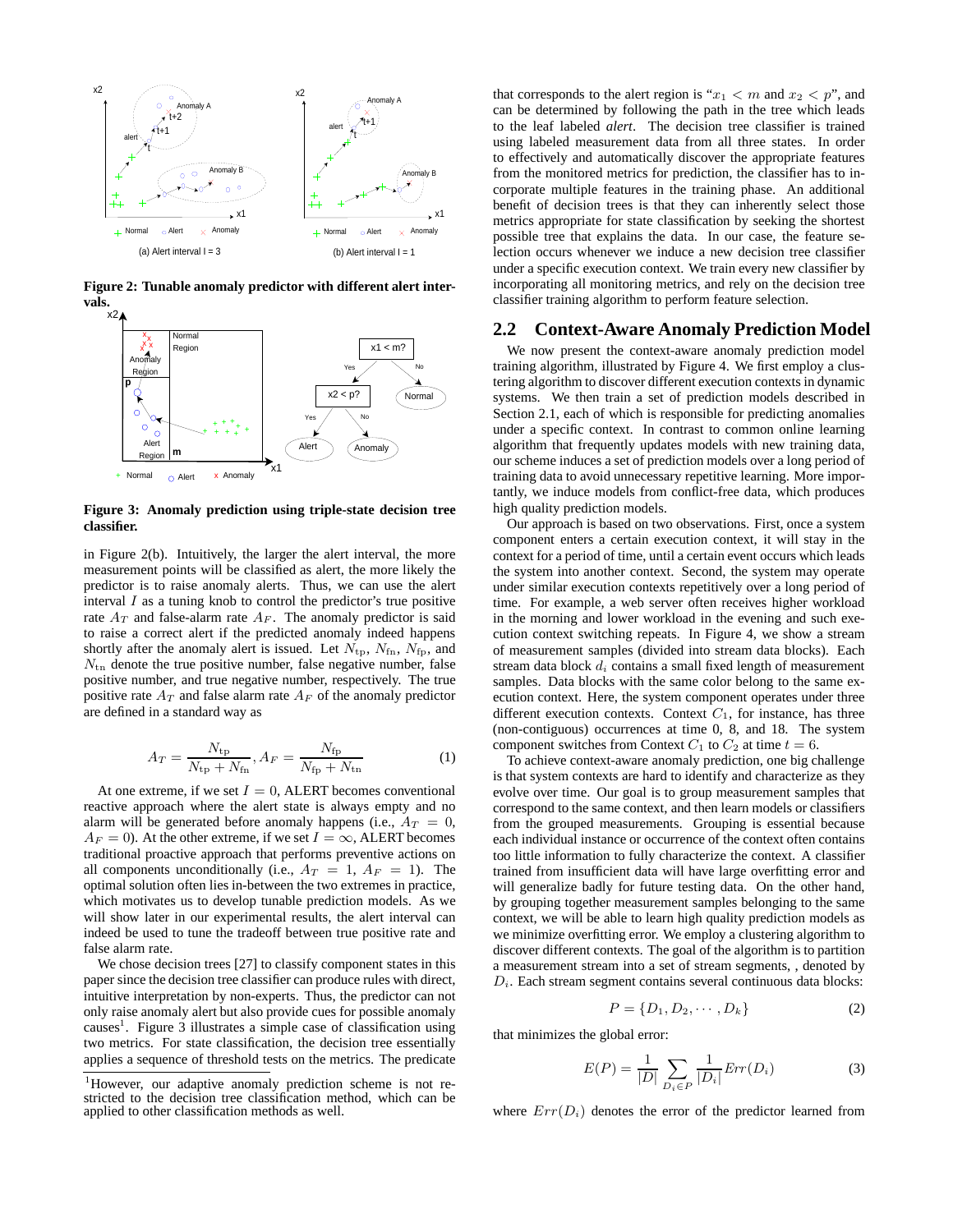

**Figure 4: Context-aware anomaly prediction.**

stream segment  $D_i$ . Before we discuss how to compute  $Err(D_i)$ , let us first understand the rationale behind the optimization problem. It is easy to see that when  $E(P)$  is minimized, the quality of the contexts, or the accuracy of the predictor learned from the contexts, is maximized. The reason is the following. If two segments belong to the same context, then merging them will reduce the overfitting error of the predictor learned from the merged segments. On the other hand, if two segments belong to different contexts, then merging them will create a training data set with conflicting contexts, which reduces the accuracy of the predictor trained from such data. Thus, minimizing  $E(P)$  maximizes the quality of the discovered contexts.

To compute  $Err(D_i)$ , the error of the predictor trained from segment  $D_i$ , we perform cross validation. For instance, two-fold cross validation randomly splits data in a segment into two sets. We use data in the first set to train a predictor, and use the other set to compute  $Err(D_i)$ , which is the percentage of wrong predictions made by the trained predictor. It is easy to see that in order for cross-validation to work, segments must satisfy the constraint  $|D_i| > 1$  for all i to avoid the trivial partition wherein each  $D_i$ contains only one data sample.

The core task is then to minimize  $E(P)$  in Equation 3, which gives us the optimal partition of the stream data and hence the contexts we want to discover.  $E(P)$  can be minimized by dynamic programming since the clustering problem we defined above has optimal sub-structures. Let  $D_{1,n}$  denotes a stream of length n, and  $D_{i,j}$  denote a substream from data block i to j. Let  $P_{i,j}$  denote the optimal partition of  $D_{i,j}$ , that is, predictors trained from segments defined by  $P_{i,j}$  have the minimum validation error  $E(P_{i,j})$ . Our task is to find  $P_{1,n}$ , the optimal partition for the entire stream.

Assume we know  $P_{1,k}$  and  $P_{k+1,n}$ , the optimal partitions for substream  $D_{1,k}$  and  $D_{k+1,n}$ ,  $\forall k, 1 \leq k < n$ . Consider  $P_{1,n}$ , there are two cases: it either contains no sub-partition, i.e., the entire stream  $D_{1,n}$  forms a single segment, or it is a union of two partitions  $P_{1,k}$  and  $P_{k+1,n}$ , for a certain k. In the first case, we learn a predictor from  $D_{1,n}$ , and estimate the validation error of the predictor. In the second case, the validation error can be derived by:

$$
E(P_{1,n}) = \min_{k} \{ \frac{k}{n} E(P_{1,k}) + \frac{n-k}{n} E(P_{k+1,n}) \}
$$
 (4)

Clearly, finding the best partition for  $D_{1,k}$  or  $D_{k+1,n}$  is the subproblem with the same structure. We solve these sub-problems recursively until we reach the simple case  $i = j$  when we partition  $D_{i,j}$ ,  $1 \leq i \leq j \leq n$ . Note that we only need to solve each subproblem once, as we memorize and reuse solutions to problems that we have already solved. The intermediate results  $E(P_{i,j})$  are stored and reused by succeeding computation. By storing backtracking pointers, the corresponding optimal partition  $P_{1,n}$  can be recovered easily.

Assume that we have decided the optimal partition with  $N$  stream

segments, i.e.  $P_{1,n} = \{D_1, D_2, \cdots, D_N\}$ . Each segment in  $P_{1,n}$  represents a context occurrence. The boundary between two segments means a context change. One context usually has multiple occurrences throughout the entire measurement stream. Therefore, we need to perform a clustering algorithm again to group the segments which maybe non-contiguous into a number of unique contexts. For example, in Figure 4, stream segments  $D_1$ ,  $D_3$  and  $D_5$  are merged as a specific context  $C_1$ . Contexts  $C_2$  and  $C_3$  are formed in a similar way. We still minimize the objective function in Equation 3 to decide the optimal partition. The only difference is that now any two stream segments (i.e., contiguous or noncontinuous) are eligible to be merged.

In terms of complexity, when we decide the optimal partition for continuous data blocks, each sub-problem  $E(P_{i,j})$  requires us to train and test a classifier to get the prediction error value with no sub-partition. Note that we use decision tree classifier and adopt C4.5 implementation [2]. Assume there are  $m$  measurement samples in  $D_{i,j}$  and k features for each sample. Previous work has proven that the total cost of building a decision tree classifier is  $O(km\log m)+O(m(\log m)^2)$  [43]. There are totally  $\Theta(n^2)$  subproblems. After that, when we decide the optimal partition for  $N$ stream segments, a naive solution requires us to examine  $\Theta(N^2)$ possible segment pairs  $(D_i, D_j)$ . Each examination incurs cost of building a decision tree classifier to get the prediction error for the temporarily combined segment  $D_i \cup D_j$ . Clearly, the overall complexity is high. However, heuristic optimization techniques such as greedy top-down or bottom-up techniques can be developed to find good but suboptimal solutions. In our implementation, we use a two-stage hierarchical clustering algorithm [14] which belongs to the greedy bottom-up technique. We will show later that this lightweight heuristic algorithm has fast training time and still achieves good performance.

After extracting different execution contexts, we train a set of prediction models  $\mathcal{M}_1, ..., \mathcal{M}_q$ , where  $\mathcal{M}_k, 1 \leq k \leq q$  is a unique model for context  $C_k$ . In contrast to a monolithic prediction model that is trained using all measurement samples, our adaptive anomaly prediction approach employs an ensemble of prediction models. Different from previous model ensemble approach that trains models from different windows of consecutive training data, our approach induces prediction models from context-based grouped measurements. For example, for the context  $C_1$ , we train a prediction model  $\mathcal{M}_1$  using training data  $\{D_1, D_3, D_5\}$  in Figure 4. In contrast to previous model ensemble approach where different models are induced from windows of consecutive training data, our model is induced from intelligently grouped data that are not necessarily consecutive.

### **2.3 Adaptive Runtime Anomaly Prediction**

During runtime, to decide if an alert should be raised based on system measurements at time  $t$ , we must first find out the context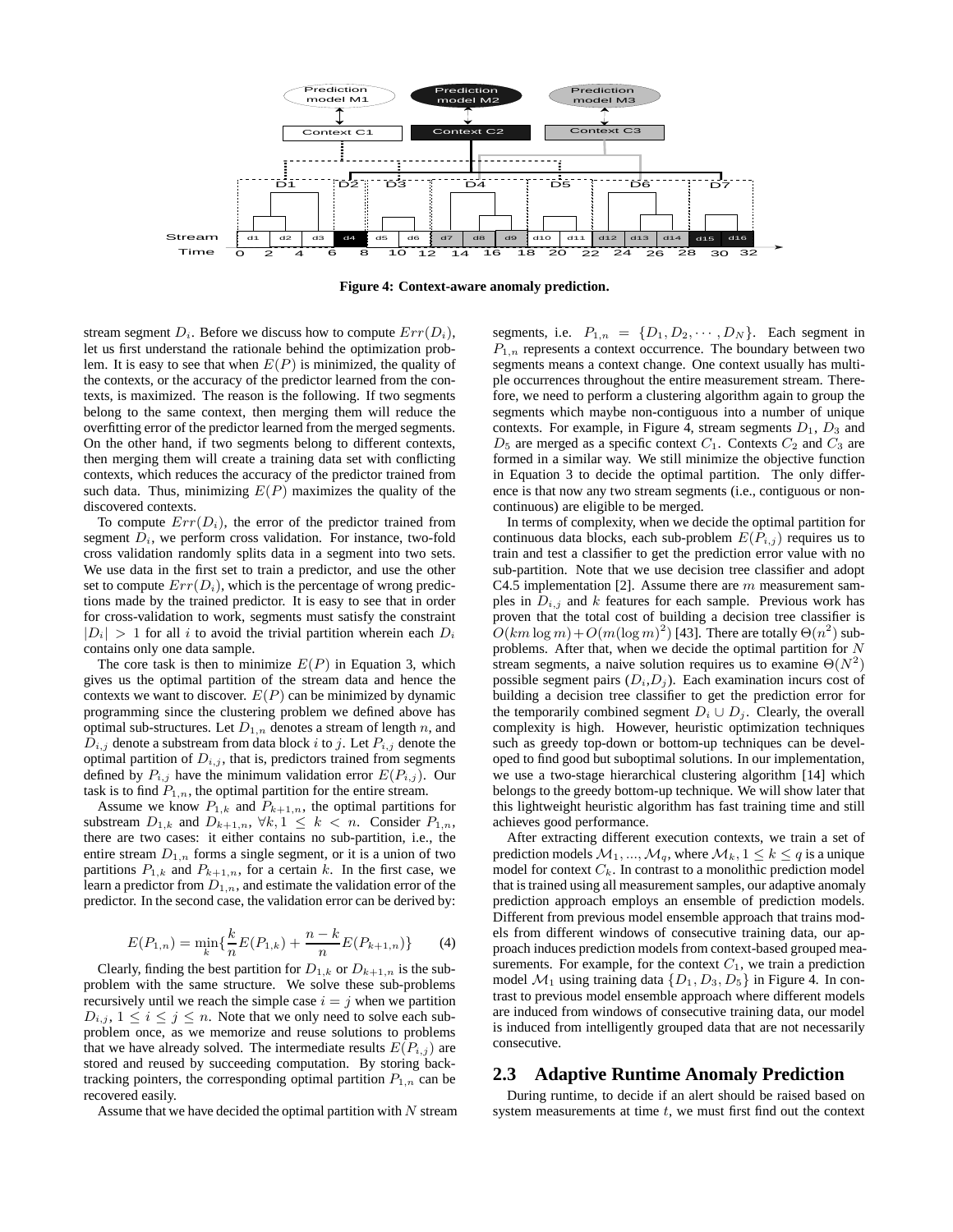$C_k$  at time t, so that we can apply  $\mathcal{M}_k$ , the model corresponding to context  $C_k$ , on the system measurements to make the decision. However, finding the current context is a nontrivial problem, since instead of exhibiting simple patterns such as periodicity, context changes may occur at any time. For example, in Figure 4, the system component operates under changing execution contexts  $C_1 \rightarrow$  $C_2 \rightarrow \overline{C_1} \rightarrow \overline{C_3} \rightarrow C_1 \rightarrow \overline{C_3} \rightarrow \overline{C_2}$ . Our approach of finding the current context is based on Bayesian analysis. We collect the statistics of context changes in the measurement stream, and analyze how different contexts interact with each other. The result is a context switching model, which enables us to switch to the mostlikely context giving cues from an online monitoring stream.

Let  $P_t(C_k)$  denote the probability that  $C_k$  is the context at time t. Let  $Y_t$  denote the new measurement that arrives at time t. Let  $p(Y_t|C_k)$  denote the probability that  $Y_t$  is generated under context  $C_k$ . Let  $P_t^-(C_k)$  denote the *prior* probability of  $C_k$  being the context at time t, that is, the probability that  $C_k$  is the context at time t before we see  $Y_t$ . According to the Bayesian rule, we have<sup>2</sup>:

$$
P_t(C_k) \propto P_t^-(C_k) \cdot p(Y_t|C_k)
$$
\n<sup>(5)</sup>

Our goal is to find the context  $C_k$  that has the largest  $P_t(C_k)$ . To do this, it suffices to compute  $p(Y_t|C_k)$  and  $P_t^-(C_k)$ . We approximate  $p(Y_t|C_k)$  using the prediction error of  $\mathcal{M}_k$ . More specifically, let  $Err_k$  be the cross validation error of  $\mathcal{M}_k$ . Thus, if  $\mathcal{M}_k$  predicts  $Y_t$  correctly, we have  $p(Y_t|C_k) \propto 1 - Err_k$ , otherwise, we have  $p(Y_t|C_k) \propto Err_k$ .

Probability  $P_t^-(\hat{C}_k)$  is computed recursively:

$$
P_t^-(C_k) = \sum_i P_{t-1}(C_i) \chi(C_i, C_k)
$$
 (6)

where  $\chi(C_i, C_k)$  is the probability of changing to context  $C_k$  when context  $C_i$  is previously active. Furthermore, we assume all contexts have the same probability to be the context at time  $t = 1$ . Finally, we need to find  $\chi(C_i, C_j)$ , which is derived from historical data:

$$
\chi(C_i, C_j) = \frac{\text{number of transitions from context } C_i \text{ to } C_j}{\text{total number of context transitions}} \quad (7)
$$

For example, in Figure 4, there are altogether six context transitions, with two occurrences of context  $C_3$  following context  $C_1$ (block  $d_6$  to  $d_7$  and block  $d_{11}$  to  $d_{12}$ ). Thus,  $\chi(C_1, C_3)$ , the probability that context  $C_1$  is followed by context  $C_3$  is  $2/6$ .

In a dynamic hosting infrastructure, new context will emerge during runtime. In our system, we actively log data for which our prediction is unsatisfactory (e.g., data for which alert is raised but never lead to anomaly even without intervention, and also data for which alert is not raised but leads to anomalies). Those data may indicate the emergence of a new execution context that cannot be captured by our current prediction models. We can thus induce new contexts and models from those data. We also update the context switching model to incorporate these new models into the dynamic context switching pattern. At the same time, we may also remove inactive contexts (i.e., with zero switch probability) to keep the set of active contexts small. If the current prediction model consistently provides unsatisfactory prediction results, we will trigger the context-aware prediction model training algorithm described in Section 2.2 to induce a new set of prediction models based on new training data.

## **3. IMPLEMENTATION & EVALUATION**

In this section, we evaluate our ALERT system. We first describe the system implementation. Then, we show how we collect several

| <b>System S Metrics</b>  | <b>Description</b>                     |
|--------------------------|----------------------------------------|
| <b>AVAILCPU</b>          | percentage of free CPU cycles          |
| <b>FREEMEM</b>           | available memory                       |
| PAGEIN/OUT               | virtual page in/out rate               |
| <b>MYFREEDISK</b>        | free disk space                        |
| <b>RXSDOS</b>            | num. of received data objects          |
| <b>TXSDOS</b>            | num. of transmitted data objects       |
| <b>DPSDOS</b>            | num. of dropped data objects           |
| <b>RXBYTES</b>           | num. of received bytes                 |
| <b>TXBYTES</b>           | num. of transmitted bytes              |
| <b>QUEUELEN</b>          | input queue length                     |
| <b>UTIME</b>             | process time spent in user mode        |
| <b>STIME</b>             | process time spent in kernel mode      |
| <b>ROUTING</b>           | system data handling time              |
| <b>VMSIZE</b>            | address space used by a component      |
| VMLCK                    | VM locked by the component             |
| <b>VMRSS</b>             | VM resident set size                   |
| VMDATA                   | VM usage of the heap                   |
| <b>VMSTK</b>             | VM usage of the stack                  |
| <b>VMEXE</b>             | VM executable                          |
| <b>VMLIB</b>             | <b>VM</b> libraries                    |
| <b>Planetlab Metrics</b> | <b>Description</b>                     |
| LOAD1                    | load in last 1 minute                  |
| LOAD5                    | load in last 5 minutes                 |
| <b>AVAILCPU</b>          | percentage of free CPU cycles          |
| <b>MYFREEDISK</b>        | free disk space of my slice            |
| <b>DISKUSAGE</b>         | percentage of utilized disk space      |
| <b>FREEDISK</b>          | free disk space                        |
| <b>FREEMEM</b>           | available memory                       |
| <b>NUMSLICE</b>          | num. of registered slices on this host |

**Table 1: Subset of monitoring metrics.**

trace sets that contain anomaly data. Third, we present the experimental results to validate the prediction accuracy of our approach.

### **3.1 System Implementation**

We have implemented a prototype of the ALERT system and deployed it on two production hosting infrastructures: 1) IBM System S stream processing cluster [21, 22] that consists of about 250 IBM blade servers, each of which has dual Intel Xeon 3.2GHZ CPUs and 2 to 4 GB memory; and 2) PlanetLab wide-area network system testbed [33]. To achieve generality, the ALERT system is implemented based on standard Linux APIs, which allows us to port the ALERT system to different hosting infrastructure easily. We collect about 20 metrics on each host in IBM System S [23, 24] and about 66 metrics on each host in PlanetLab [4]. Table 1 lists a subset of key metrics collected by ALERT on System S and PlanetLab. All collected metrics are used to train the decision tree classifier.

To make ALERT practical for large-scale hosting infrastructures, we employ a fully decentralized monitoring and learning architecture, illustrated by Figure 1. We first deploy distributed monitoring sensors to collect various monitoring metrics. We then deploy a set of predictors that are associated with different system hosts/components. To avoid affecting normal application workloads, we strive to use *idle* resources in the hosting infrastructure to perform prediction and model training. We also install a set of anomaly detectors to continuously provide normal/anomaly class labels for new measurement samples that will be later used by the predictors as training data. Note that a set of measurement samples preceding the anomaly samples will be later labeled as *alert* by the predictor based on the alert interval. We will describe

 ${}^{2}P_t(C_k)$  is a shorthand for  $p(C_k|Y_t,\dots,Y_1)$ , and  $P_t^-(C_k)$  a shorthand for  $p(C_k|Y_{t-1}, \cdots, Y_1)$ .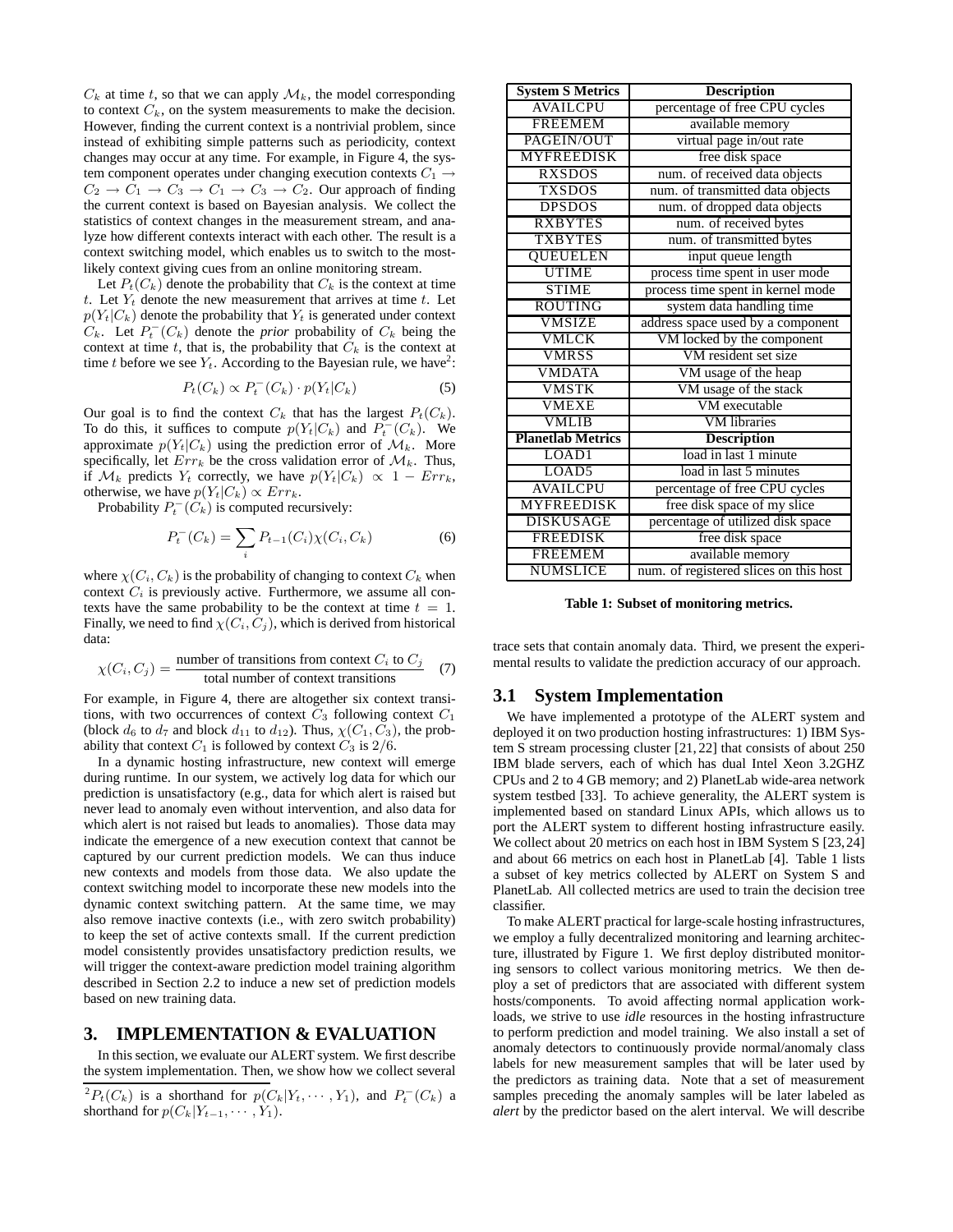

**Figure 5: Number of execution contexts in dynamic systems.**

the implementation details of the anomaly detectors for different applications in Section 3.2.

## **3.2 Experiment Setup**

We first collected measurement traces on the IBM System S cluster. We deploy monitoring sensors on all hosts and continuously collect various metrics with a sampling rate of one sample every two seconds. We install a set of predicate-based anomaly detectors in the system to catch anomaly incidents: 1) *ProcTime anomaly* when the average per-tuple processing time of the component exceeds a certain threshold (e.g., 4 seconds for a join component and 1200 milliseconds for a diffuser component) ; and 2) *Throughput anomaly* when the output rate of the component is lower than a threshold (e.g., 30 tuples/second), or the ratio between the output rate and the input rate is lower than a threshold (e.g., 0.4).

In our experiments, we run the System S reference application [21] that consists of about 50 distributed stream processing components performing complicated multi-modal stream analysis. The reference application shares resources with other applications started by different infrastructure users. Each trace includes about 5000 measurement samples. To trigger anomalies, we inject various faults in different components at different time instants to test the adaptability of our anomaly prediction model for time-varying workloads. We employed a set of common faults in stream systems: 1) *mem-Leak*: the component executes a buggy code segment that keeps forgetting to free memory; 2) *loopErr*: the component spawns a CPU-bound thread that includes an infinite loop error (i.e., iterator update mistake); and 3) *bufferErr*: the component forgets to remove processed data units from its input buffers. Each fault lasts 50 seconds: we activate the fault at time t and remove the fault at time  $t + 50$ . We report the results on two commonly used stream processing components [25]: 1) a join component that continuously correlates tuples from different wide-area TCP traffic flows based on a pre-defined join condition, and 2) the diffuser component dispatches data items in news video streams to different hosts for load balancing.

We have started to collect measurement traces on the PlanetLab since July 2009 [4]. In our experiments, we deploy monitoring sensors on about 400 PlanetLab nodes and collect various hostlevel metrics with a sampling rate of one sample every 10 seconds. We deploy a set of anomaly detectors to catch host ping failures: a monitored host does not respond to five successive ping trials. Each failure detected in this way is recorded with timestamp information. The system also collects about 66 monitoring metrics [3] on the failed hosts to capture pre-failure behavior. Each host ping failure trace consists of 4000 to 6000 samples.

In each trace, ALERT detects multiple execution contexts, which indicates real applications do exhibit evolving behavior. The execution context change is caused by time-varying input data rates and



**Figure 6: True positive rate**  $(A_T)$  and false alarm rate  $(A_F)$  for **the IBM System S Join component with the memory leak fault.**

fluctuating resource availability on the shared hosting infrastructure. Figure 5 shows the number of contexts discovered in different IBM System S trace data. We observe that the join component processing TCP traffic streams experiences more dynamic execution context than the diffuser component processing the video streams. As we will show next, the anomaly predictor generally has lower prediction accuracy for more dynamic components. The reason is that with a larger number of different contexts, the predictor is less certain to find the right context in evolving systems, and each context is trained with fewer data. We also observe 8 - 12 execution contexts discovered in different PlanetLab trace data.

For comparison, we implemented three commonly used existing learning algorithms: 1) the *monolithic* scheme that trains a single anomaly prediction model using the entire training data; 2) the *incremental* scheme that incrementally builds and updates the prediction model using a sliding window of recent measurements; and 3) the *ensemble* scheme [45] that maintains an ensemble of prediction models, each of which is trained using different windows of training data. At any moment, the best performed model based on the *balanced accuracy* [45] in the past window of data is used to predict anomaly in the current window of data. Each window includes 500 samples. In all approaches, we use the same decision tree classifier to build the triple-state anomaly prediction model.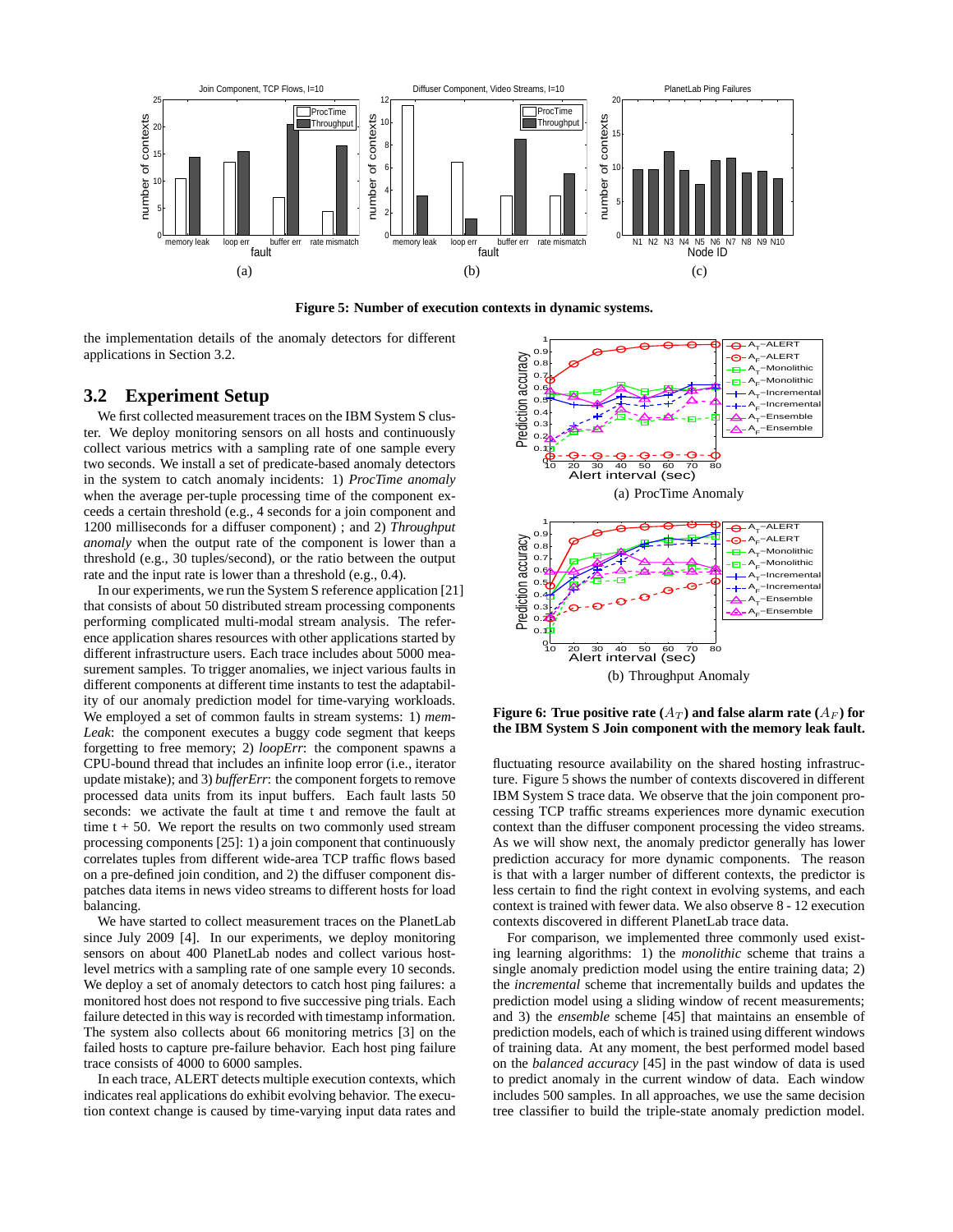

**Figure 7: True positive rate**  $(A_T)$  and false alarm rate  $(A_F)$  for **the IBM System S Join component with the loopErr fault.**

We adapt the widely-used decision tree software package C4.5 [2] to make it work in online learning and classification. We use standard evaluation metrics: true positive rate  $(A_T)$  and false alarm rate  $(A_F)$  denoted by Equation 1 to compare the performance of different learning algorithms. We say the prediction model makes a true positive prediction if it raises an anomaly alert at time  $t_1$ and the anomaly indeed happens at time  $t_2, t_1 < t_2 < t_1 + I$ . Otherwise, we say the prediction model fails to make a correct prediction. If the predictor raises an alert and the predicted anomaly does not happen after a period of time (e.g., the alert interval), we say that the prediction model raises a false alarm.

### **3.3 Results and Analysis**

In our first set of experiments, we evaluate the prediction accuracy for the performance anomalies of a join component and a diffuser component in the IBM System S. There are six replicated join components running on different hosts in our application. They perform the same operation on similar workload so that they exhibit similar but not identical behavior. In each experiment run, we choose one component as the training set and predict the anomalies of the other five replicated components. Under the same configuration, We swap their roles for six times so that each component is used for training exactly once. All the following experimental results of the join component are aggregated in this way. For the diffuser component, we did not have replica in our application so we use half of the collected data as the training data to predict the anomalies of the other half data.

For each algorithm, we show both the true positive rate  $(A_T)$ and false alarm rate  $(A_F)$  which are calculated for the whole trace data. An ideal predictor should have 100% true positive rate and zero false alarm rate. To show the impact of the alert interval on the sensitivity of the prediction model, we repeat our experiments using a range of alert intervals  $I = 10, 20, 30, 40, 50, 60, 70,$  and 80 seconds. Figure 6(a) and Figure 6(b) show the true positive rate  $A_T$  and false alarm rate  $A_F$  for the faulty join components containing the memory leak fault. The X-axis shows different alert intervals used by the prediction models and the Y-axis shows the true positive rate and false alarm rate achieved by different prediction methods. The results show that ALERT consistently achieves



**Figure 8: True positive rate**  $(A_T)$  and false alarm rate  $(A_F)$  for **the IBM System S Join component with the bufferErr fault.**

much higher true positive rate and lower false alarm rate than other alternative methods. This confirms that context-aware anomaly predictions are necessary for real application workloads.

We also observe that the alert interval  $I$  can indeed be used as a control knob to tune the sensitivity of the prediction model. Generally speaking, as we increase the alert interval, the derived prediction model is more sensitive with both increased true positive rate and false alarm rate. This provides the opportunity for us to achieve tunable anomaly management. Based on the benefit achieved by accurate predictions and cost for handling false alarms, we can configure the prediction model with a proper alert interval to achieve optimal prediction reward. We also observe that different anomaly types exhibit varied predictability. In this case, the ProcTime anomaly is easier to predict than the throughput anomaly that has high false alarm rate. Note that the premise of anomaly prediction is that the anomaly exhibits gradual pre-anomaly symptom. Thus, if the anomaly does not have prominent pre-anomaly symptoms, the predictor will have high errors.

For the ensemble approach, we sometimes observe ups and downs for both true positive rate and false alarm rate as the alert interval I increases. The reason of such fluctuation is that we use the balanced accuracy as the criteria to select the best prediction model from the ensemble, which is defined as  $BA = (A_T + 1 - A_F)/2$ . Therefore, if we look at the true positive rate individually, it is possible that the true positive rate of a larger  $I$  is lower than that of a smaller  $I$ . The essence here is to know that the ensemble approach performs worse than ALERT even in terms of the balanced accuracy.

Figure 7(a) and Figure 7(b) show the prediction accuracy results for the join components containing the loopErr fault. Again, we observe that our algorithm can achieve much better performance than all other schemes. However, the anomalies caused by the loopErr fault are more difficult to predict than those caused by the memLeak fault in terms of high false alarm rate. The reason is that the effect of the loopErr fault is more sudden than that of the memLeak fault, which makes it less predictable. Particularly, all algorithms have high false alarm rates for the throughput anomaly, which make it unpredictable.

Figure 8(a) and Figure 8(b) show the prediction results for the join components containing the bufferErr fault. The results again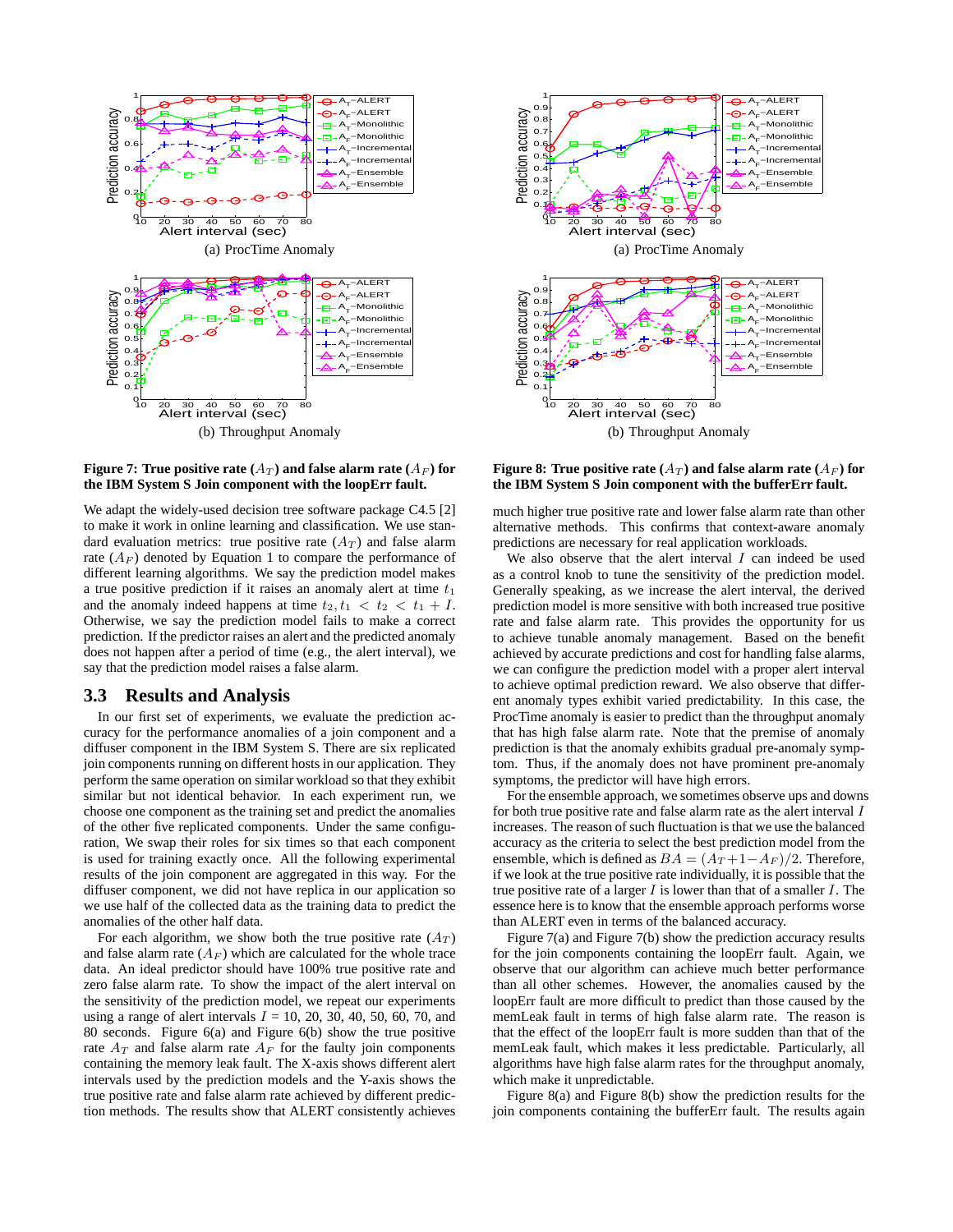

**Figure 9: True positive rate**  $(A_T)$  and false alarm rate  $(A_F)$  for **the IBM System S Diffuser component with the memory leak fault.**

show that our approach consistently achieves higher true positive rate and lower false alarm rate than other learning algorithms. Although different anomaly types exhibit varied predictability, our prediction model can consistently achieve much better prediction accuracy. Similar to the previous cases, the throughput anomaly is more difficult to predict than the ProcTime anomaly.

We now evaluate our anomaly prediction approach using a different type of application component called diffuser. Compared to the join component, the diffuser component has simpler application semantics: it dispatches input data to different hosts based on their load conditions. Second, the diffuser processes a different input stream workload: news video streams that exhibit less rate variation than the network traffic streams. Due to the space limitation, we only show a subset of our results. Figure 9(a) and Figure 9(b) show the prediction accuracy results for a faulty diffuser with the memory leak fault. We observe that our scheme still consistently outperforms other schemes. The Monolithic approach achieves similar true positive rate with our scheme but incurs higher false alarm rate. The Incremental and Ensemble approaches have very low true positive rate, which is caused by learning from conflict training data contained in the fixed-length of windows.

We now present the anomaly prediction results for the ping failure on the PlanetLab hosts. For each host, we use half of the trace data as the training data and predict the ping failures in the other half of the trace data. Figure 10(a) shows the average prediction accuracy for all ten failed hosts during our experiments. Figure 10(b) and Figure 10(c) shows the prediction accuracy for two specific failed hosts. The results show that the ping failure on PlanetLab shows good predictability and our approach can achieve high prediction accuracy with over 90% true positive rate and near zero false alarm rate. In contrast, other alternatives achieve much lower true positive rate and higher false alarm rate. After examining the trace data, we found that a set of metrics such as LOAD1 and AVAILCPU exhibit significant difference between normal samples and anomaly ones, and those metrics change gradually.

We also measure the prediction lead time (i.e., how early ahead can the prediction model raise an alert) achieved by the ALERT system. Due to the space limitation, we only show a subset of all



(c) Prediction accuracy on host B

**Figure 10: True positive rate**  $(A_T)$  **and false alarm rate**  $(A_F)$ **for Ping failure prediction accuracy on the PlanetLab.**

results. Figure 11(a) shows the minimum, average, and maximum prediction lead time achieved by ALERT for the IBM System S anomalies. We observe that the alert interval affects the lead time. As we increase the alert interval, the prediction model tends to raise alerts earlier since more measurement samples will be included in the alert state. The tradeoff here is that larger alert interval may also incur higher false alarm rate, as shown in previous figures. Similarly, Figure 11(b) shows the prediction lead time for the PlanetLab host failure. The results indicate that ALERT can achieve tens of seconds or several minutes lead time to allow just-in-time anomaly diagnosis and correction.

One design objective of the ALERT system is to achieve scalable online anomaly learning and prediction. To achieve the goal, we employ reservoir biased sampling [23] to reduce the measurement sampling overhead. One question is whether the biased sampling can greatly affect the prediction accuracy. We repeat the above experiments using biased sampling that retained 50% and 30% of the total measurements. Due to space limitation, we only show a subset of results shown by Figure 12(a) and Figure 12(b). We observe that biased sampling can maintain similar prediction accuracy while reducing the sampling overhead.

We now evaluate the overhead of the ALERT system. Figure 13(a) shows the cumulative distribution function (CDF) of model training time collected in different experiment runs. The training time includes the time for discovering contexts and building decision tree ensembles corresponding to different contexts. We compare the model training time using full measurement samples with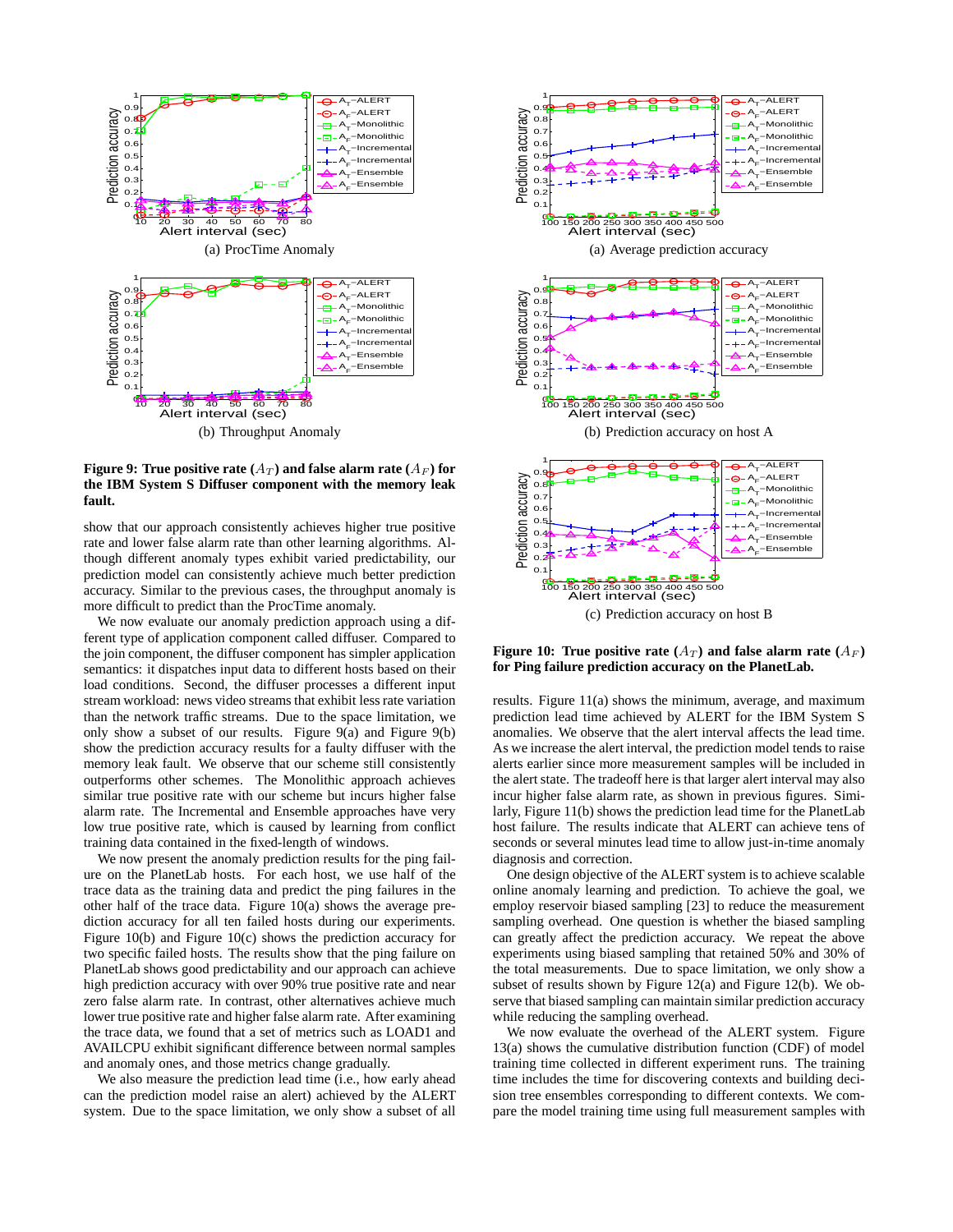

**Figure 11: ALERT prediction lead time.**



(a) Join component - ProcTime (b) PlanetLab - Ping Failure on Anomaly host A

#### **Figure 12: True positive rate**  $(A_T)$  and false alarm rate  $(A_F)$ **under different sub-sampling rates.**

the training time using a subset of samples obtained by reservoir sampling. With full measurements, the model training time is in the range of [1,2] milliseconds. By retaining 30% samples, we can reduce the training time to [0.3, 0.6] millisecond. Figure 13(b) shows the CDF of mean prediction time collected in different experiment runs. The results show that our prediction algorithm is fast, which requires less than four microseconds for the model trained using 30% biased samples. The results indicate that ALERT can indeed support online anomaly prediction with realtime evaluation speed. We also measured the cost of online system monitoring, which generally imposes less than 1% load on the monitored host.

# **4. RELATED WORK**

System anomaly detection and debugging have been extensively studied. For example, Noble et al. proposed an anomaly detection algorithm for graph-based data in which system predictability is quantified as graph regularity [31]. Shen et al. proposed a change profile based approach to detect system anomaly symptoms by checking performance deviation between reference and target execution conditions [37]. Wang et al. proposed the Peer-Pressure to automatically troubleshoot system misconfigurations by checking the status of machines running the same application in the database [41]. Bhatia et al. proposed "sketch" data monitoring structure and correlated anomaly symptoms by predefined rules [10]. Oznat proposed an information-theoretic approach to detect anomalies in the metric behavior for web services [32]. Cherkasova et al. built regression-based transaction models and application performance signatures to detect anomalous application behaviors [15]. Guo et al. explored method of probabilistically correlating monitoring data for failure detection in complex systems [26]. Magpie [9] is a request extraction and workload modeling tool that can record fine-grained system events and correlates these events using an application specific event schema to capture the control



**Figure 13: ALERT system computation cost.**

flow and resource consumption of each request. Pinpoint [13] also takes a request-oriented approach to tag each call with a request ID and diagnose faults by applying statistical methods to identify components that are highly correlated with failed requests. Aguilera et al. proposed a black box performance debugging technique by analyzing message-level traces of system activities to infer causal paths [8]. Triage [39] leverages lightweight re-execution support to deal with system bugs without requiring an intervention from a programmer. Different from previous work, our research focuses on applying machine learning techniques to achieve advance anomaly prediction instead of post-anomaly detection.

Our work is closely related to the Tiresias system [42] that also addresses the black-box failure prediction problem in distributed systems. Different from the Tiresias system that relies on anomaly detection over individual performance metrics to achieve system state prediction, our work provides predictions using triple-state whole system classification that can easily achieve tunable tradeoff between true positive and false alarm rates. Furthermore, Tiresias does not consider execution context changes in dynamic distributed systems. In [23, 24], we have presented an initial design of our online anomaly prediction system and time-to-anomaly estimation, which, however, do not address dynamic computing context changes that are common in many real-world systems such as stream processing systems.

Recently, machine learning methods have been shown to be promising for autonomic failure management. Much previous work focuses on offline system log analysis (e.g., [29, 30, 35, 36, 40]). Xu et al. developed online console log analysis techniques to detect system problems [44]. In contrast, our research focuses on online characterization of system anomalies using performance and resource metrics. Power et al. investigated the performance prediction power of different statistical learning approaches [34]. Cohen et al. applied Tree-Augmented Bayesian Networks (TAN) to perform performance diagnosis [16], and proposed the signature concept to capture the essential characteristic of a system state [17]. Zhang et al. extended the TAN model and proposed to use ensembles of models for diagnosing performance problems [45]. The Fa system employs various machine learning techniques to achieve automatic failure diagnosis for query processing systems [19]. Shen et al. proposed to construct a whole-system I/O throughput model as the reference of expected performance and used statistical clustering and characterization of performance anomalies to guide debugging [38]. Different from previous work, our research focuses on applying self-evolving learning methods to achieve adaptive runtime anomaly prediction for large-scale hosting infrastructures.

# **5. CONCLUSION**

In this paper, we have presented the ALERT system that provides adaptive runtime anomaly prediction system for large-scale host